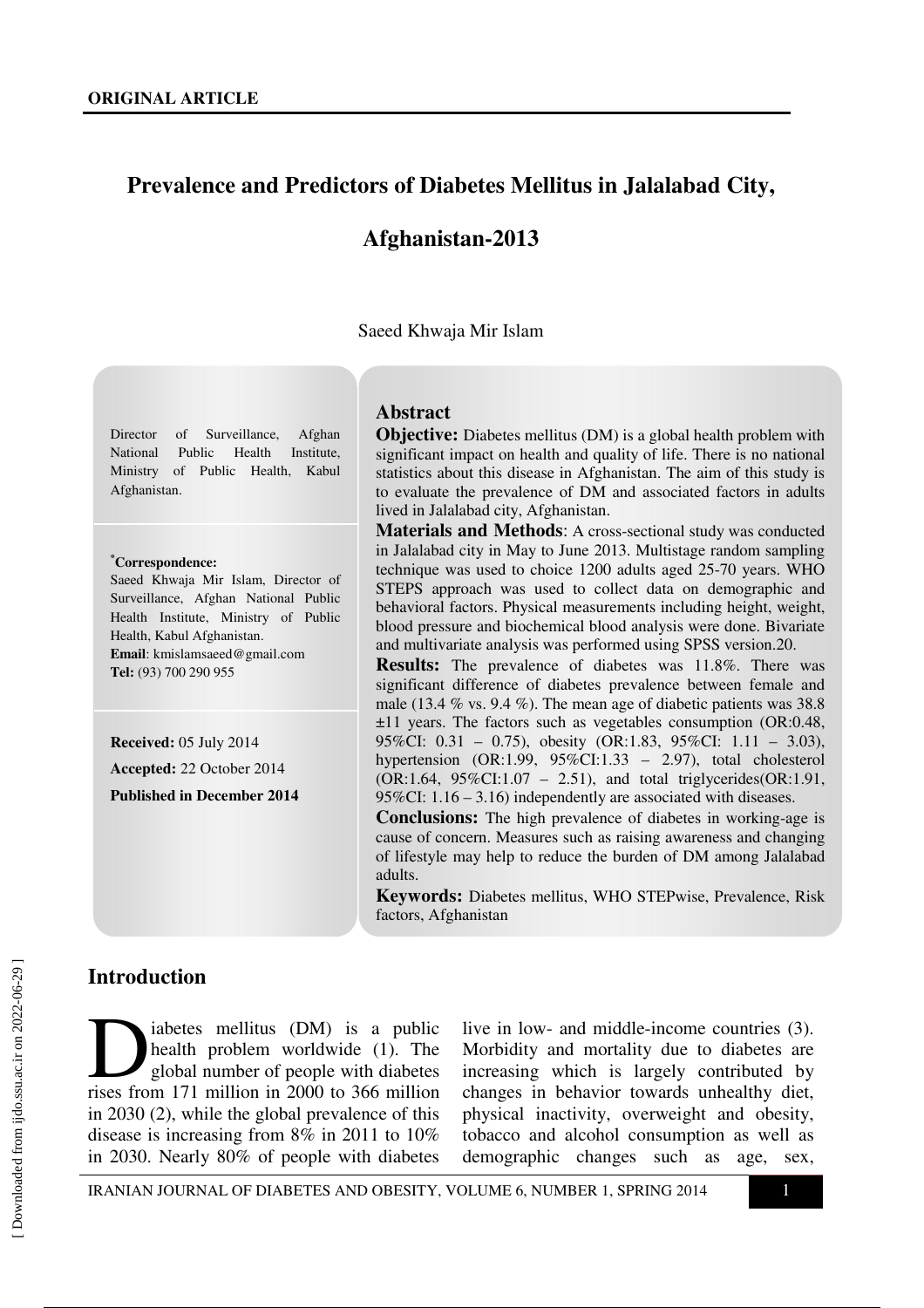ethnicity, residential area and other factors (4- 9).

In Afghanistan, due to years of fighting and competing priorities, few studies have been conducted to estimate the prevalence of diabetes in this country. Based on World Health Organization (WHO), the number of diabetic patients will be tripled in 2030 as compared to 2000 in Afghanistan (10). The prevalence of diabetes in adult population has been estimated 8.6% and 9.9 % in 2010 and 2030 respectively (11). The prevalence of diabetes among men and women  $\geq 40$  years was 16.1% and 12% respectively in Kabul, with an overall prevalence of 13.3% (12).

The national prevalence of diabetes among aged 25–64 year was 7.7%, but this prevalence was 8.3% among females and 7.1% among males in our neighboring, Iran in 2005 (13). Also, the prevalence of diabetes was 12.14% in males and 9.83% in females in Punjab Province in Pakistan. Risk factors such as central obesity, hypertension and family history of the disease were strongly associated with diabetes (14).

The aim of this study was estimating the prevalence of diabetes and its associated risk factors among adult population in Jalalabad city, urban area of eastern Afghanistan.

The results of this study will encourage the authorities for designing and implementing a national study, formulating policies and strategies for preventing and control of this disease.

# **Materials and Methods**

In this cross-sectional study, WHO STEPwise approach (15) was conducted to evaluate the prevalence and associated factors of noncommunicable diseases including diabetes, hypertension and obesity, in Jalalabad city Afghanistan. The target population of this study was adults between 25 to 70 years old who live in Jalalabad city. Inclusion criteria: In each household interviewer, all persons who were between 25 to 70 years old were selected. Exclusion Criteria: temporary residents (less than six months of stay in the city) and living in insecure areas.

 In this study, after sample size calculation and consideration the proportion of main risk factors of diabetes, the sample size was 600 individuals. Due to cluster sampling, the sample size was doubled to reach 1200, which was reasonable for achieving the study objectives given the limited resources.

The data were collected from May to June 2013. Then Expanded Program on Immunization (EPI) used to select samples (an updated and reliable source of data for the study). We approached all four clusters  $(A -$ D) and 20 sub-clusters of EPI including five districts in the city to capture the target population.

As such, our primary sampling unit (PSU) was sub-clusters, the secondary sampling units (SSU) were streets/areas, and tertiary sampling unites (TSU) were households and ultimate sampling units (USU) were respondents of 25 years and above in the households. The boundaries of some areas and streets was not clear and we could not find how many households were there in a center leading to periphery in each street, which ended up selecting each 2nd household until the sample size is completed. The interviewer was instructed to find a highly visible religious physical point known as Masjid to be used as a fixed landmark or a very populated street within the boundaries of the selected location following applying the bottle rotating rule to proceed to series of households.

The households with only one person meeting the eligibility criteria were the designated respondents. For households' more than one person, the name of each person was written on a piece of paper. Like the lottery fashion, a child was asked to pick up a paper to select the designated respondent. The method provided equal chance of being selected for each member of the households that is the requirements for carrying out the survey.

A structured and coded questioner was used to collect demographic, socio-economic, clinical, and behavioral information during face-to-face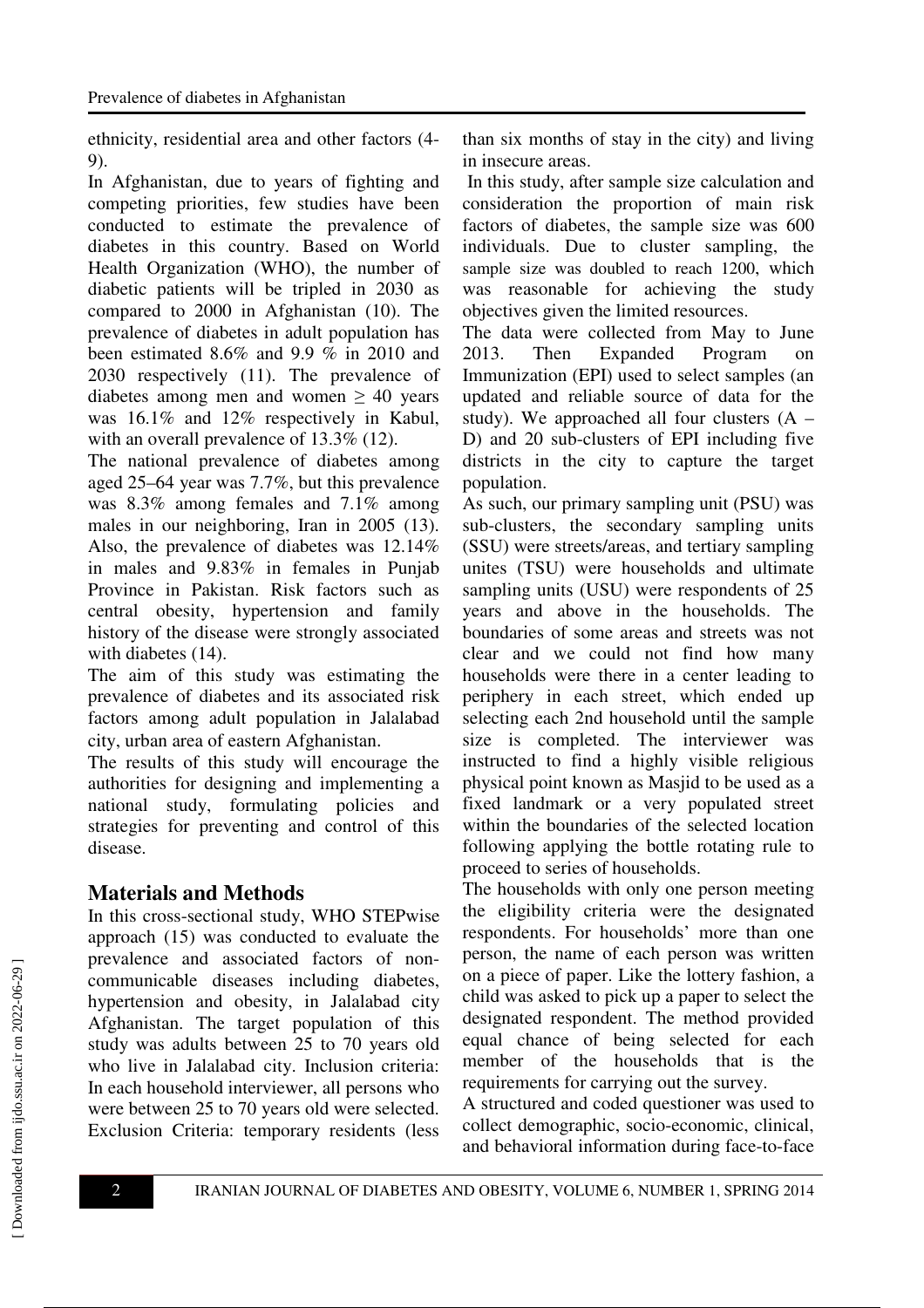interview. All risk factors were included in the questionnaire based on WHO STEP approach. A non-flexible measurement tape was used to measure height of participants. Measurements of height and weight were also used to calculate and categorize body mass index (BMI) (16). A tension measurement tape was used to measure the waist circumference in order to identify central obesity (17). Sphygmomanometers were used to determine systolic and diastolic blood pressure (18). The instruments were compared with each other to determine their validity. Fasting blood sugar more than 126 mg/dl was considered as diabetes (4). The next day, following interview and measurement of anthropological parameters blood samples were obtained from patients and were processed by a lab technician. Then samples sent to the Central Public Health Laboratory (CPHL) in Kabul, the samples were stored at -80°C until biochemical measurements were completed. Fasting blood sugar, triglycerides, cholesterols, blood lipoproteins were measured. It should be noted that the informed consent was obtained from all participants and a research protocol was approved by institutional review board in the Ministry of Public Health in Afghanistan. The data were managed and analysed using SPSS version 20 (19).

# **Results**

### *Descriptive Analysis*

Blood samples were obtained from 1200 patients. 24 patients were excluded from main analysis due to damage of samples. A total of, 731 were females (60.9%) and 469 (39.1%) were males. The result showed that 13.4 percent of women and 9.4 percent of men had Diabetes Mellitus. Therefore the prevalence of this disease is 11.8%.

The mean age  $(\pm$  SD) of subjects was 38.8  $\pm$ 11.06 years. The mean ( $\pm$  SD) of weight and height of participants were  $68.6\pm15$  Kg and 155.5±13.8 centimeter respectively. The mean (± SD) of body mass index was 27.2±6.8Kg/m2 which was slightly higher than

normal value. The BMI categories showed that 27.3% of participants were obese, 32.2% overweight, 34.4% normal and just around 6.1 percent were underweight (table 1). The prevalence of cigarette smoking was lower  $(6.2 \%)$  than the prevalence of snuff  $(10.7\%)$ . Also, one thirds of the subjects had consumed fruit three days per week while two thirds of patients had used vegetables three days per week.

Also 35% of patients have vigorous physical activity and 59% of patients have moderate physical activities (table 2). The mean  $(\pm SD)$ systolic and diastolic blood pressure was 122.2±20.8 mmHg and 79±13.1mmHg respectively.

### *Bivariate Analysis*

The prevalence of diabetes increases with age. The prevalence of diabetes in females was 1.5 times more than males. There was reverse association between the level of income and diabetes, the risk of diabetes in people with low income was more than people with high income.

The risk of diabetes in patients who had consumed vegetables more than 3 times per week was lower than others. Also, there was significant association between vigorous and moderate physical activity with diabetes (OR: 1.97, 95% CI: 1.26 – 3.1), (OR: 2.32, 95%CI:  $1.56 - 3.48$ ) respectively.

There was no significant association between diabetes with smoking, servings of fruits, consuming of kitchen oil and sedentary lifestyle. Besides, there was significant association between obesity and diabetes (OR: 2.03, 95% CI: 1.26 - 3.29) as compared to underweight groups.

Also, higher blood pressure was more common among diabetes (OR: 2.42, 95%CI: 1.70 - 3.44).

Higher total cholesterol and triglycerides were more common among diabetic patients (OR: 1.75, 95%CI: 1.20 - 2.53) and (OR: 1.98, 95%CI: 1.28-3.06) respectively. Multivariate analysis of the risk factors associated with Diabetes is explained in table 4.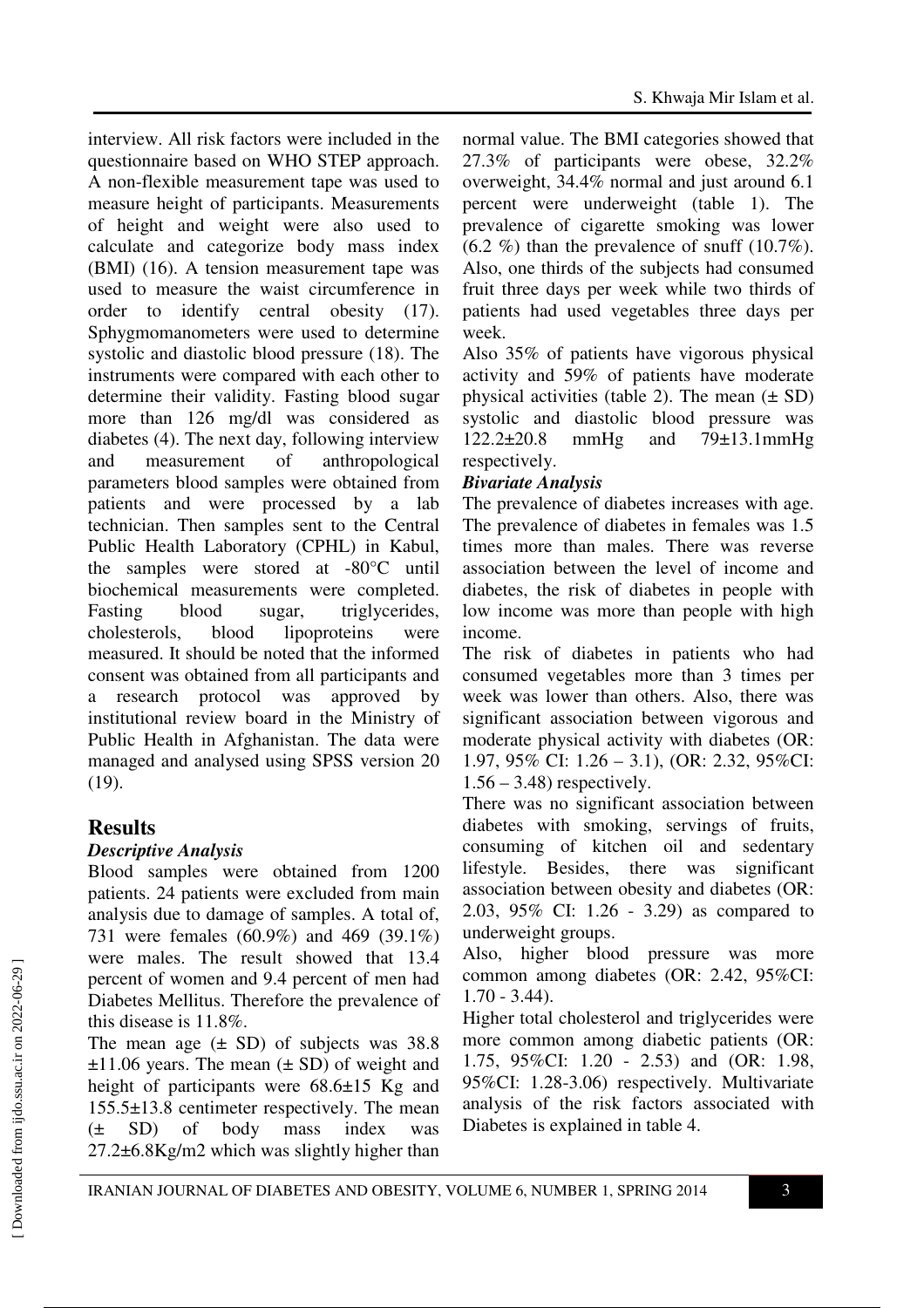### Prevalence of diabetes in Afghanistan

|  |  | Table 1. Frequency distribution of demographic characteristics of participants |  |
|--|--|--------------------------------------------------------------------------------|--|
|  |  |                                                                                |  |

| <b>Variables</b>            | <b>Categories</b>                           | Female $(\% )$ | Male $(\%)$ | Total $(\% )$ |
|-----------------------------|---------------------------------------------|----------------|-------------|---------------|
| Age ( $missing$ values =97) |                                             |                |             |               |
|                             | $25 - 34$                                   | 264(58)        | 191 (42)    | 455 (41.3)    |
|                             | $35 - 44$                                   | 237 (76.2)     | 74 (23.8)   | 311 (28.2)    |
|                             | $45 - 54$                                   | 119(56.9)      | 90(43.1)    | 209 (18.9)    |
|                             | 55 and over                                 | 44 (34.4)      | 84 (65.6)   | 128(11.6)     |
|                             | Level of education (missing values $= 11$ ) |                |             |               |
|                             | <b>Illiterate</b>                           | 643 (75.2)     | 212 (24.8)  | 851 (71.9)    |
|                             | Literate                                    | 85(25.4)       | 249 (76.6)  | 334 (28.1)    |
|                             | <b>Monthly income (Afghanis)</b>            |                |             |               |
|                             | $\leq 10000$                                | 350(49.4)      | 358 (50.6)  | 708 (59)      |
|                             | $10000 - 20000$                             | 23(54.8)       | 19(45.2)    | 42(3.5)       |
|                             | $\geq 20000$                                | 42 (97.7)      | 1(2.3)      | 43(3.6)       |
|                             | <b>Refused</b>                              | 316 (77.6)     | 91 (22.4)   | 407 (33.9)    |
|                             | Work Status ( $missing$ values = 05)        |                |             |               |
|                             | <b>Official Employee</b>                    | 23(20.9)       | 87(79.1)    | 110(9.2)      |
|                             | <b>Business</b>                             | 1(1.3)         | 78 (98.7)   | 79 (6.6)      |
|                             | Farmer/worker                               | 4(1.8)         | 220 (98.2)  | 224(18.7)     |
|                             | <b>Housewife</b>                            | 646 (100)      | 0(0)        | 646 (54.1)    |
|                             | Unable to work/retired                      | 3(3.7)         | 78 (96.3)   | 81 (6.8)      |
|                             | <b>Refused</b>                              | 51 (92.7)      | 4(7.3)      | 55(4.6)       |
| <b>Marital Status</b>       |                                             |                |             |               |
|                             | <b>Single</b>                               | 40(44)         | 51 (56)     | 91(7.6)       |
|                             | <b>Married</b>                              | 643 (61)       | 411 (39)    | 1054 (87.8)   |
|                             | <b>Widows</b>                               | 40(87)         | 6(13)       | 46(3.8)       |
|                             | <b>Refused</b>                              | 8(88.9)        | 1(11.1)     | 9(0.8)        |

| <b>Variables</b>                                                    | <b>Categories</b>                                | Female $(\% )$ | Male $(\% )$ | Total $(\% )$ |  |
|---------------------------------------------------------------------|--------------------------------------------------|----------------|--------------|---------------|--|
| Cigarettes Smoking (missing=57)                                     |                                                  |                |              |               |  |
|                                                                     | N <sub>0</sub>                                   | 676(63.1)      | 396 (36.9)   | 1072 (93.8)   |  |
|                                                                     | Yes                                              | 1(1.4)         | 70 (98.6)    | 71 (6.2)      |  |
|                                                                     | snuff using by mouth no smoking (missing $=50$ ) |                |              |               |  |
|                                                                     | N <sub>0</sub>                                   | 677 (65.9)     | 350(34.1)    | 1027 (89.3)   |  |
|                                                                     | Yes                                              | 4(3.3)         | 119(96.7)    | 123(10.7)     |  |
| Fruits intake in week (missing =88)                                 |                                                  |                |              |               |  |
|                                                                     | $<$ 3 days                                       | 501 (63.8)     | 284 (36.2)   | 785 (70.6)    |  |
|                                                                     | $\geq$ 3 days                                    | 183 (56)       | 144(44)      | 327(29.4)     |  |
| Vegetables consumption in week (missing values $= 17$ )             |                                                  |                |              |               |  |
|                                                                     | $<$ 3 days                                       | 189(75.3)      | 62(24.7)     | 251(21.2)     |  |
|                                                                     | $\geq$ 3 days                                    | 527 (56.5)     | 405(43.5)    | 932 (78.8)    |  |
| Vigorous Physical Activity (missing values=68)                      |                                                  |                |              |               |  |
|                                                                     | N <sub>0</sub>                                   | 383 (52.4)     | 348 (47.6)   | 731 (64.6)    |  |
|                                                                     | Yes                                              | 282 (70.3)     | 119(29.7)    | 401(35.5)     |  |
| <b>Moderate Physical Activity (missing values=159)</b>              |                                                  |                |              |               |  |
|                                                                     | N <sub>0</sub>                                   | 240 (56.3)     | 186(43.7)    | 426(40.8)     |  |
|                                                                     | Yes                                              | 412(67)        | 203(33)      | 615(59.2)     |  |
| Pedal or bicycle for 20 minutes daily per week (missing values =70) |                                                  |                |              |               |  |
|                                                                     |                                                  |                |              |               |  |
|                                                                     | N <sub>o</sub>                                   | 628 (76.9)     | 189(23.1)    | 817 (72.9)    |  |
|                                                                     | Yes                                              | 28(9.2)        | 276 (90.8)   | 304(27.1)     |  |
| Sedentary lifestyle(The numbers of hours daily)                     |                                                  |                |              |               |  |
|                                                                     | $<$ 3 hours                                      | 370 (57.3)     | 276 (42.7)   | 646(65.2)     |  |
|                                                                     | $\geq$ 3 hours                                   | 185(53.6)      | 160(46.4)    | 345 (34.9)    |  |

**4** IRANIAN JOURNAL OF DIABETES AND OBESITY, VOLUME 6, NUMBER 1, SPRING 2014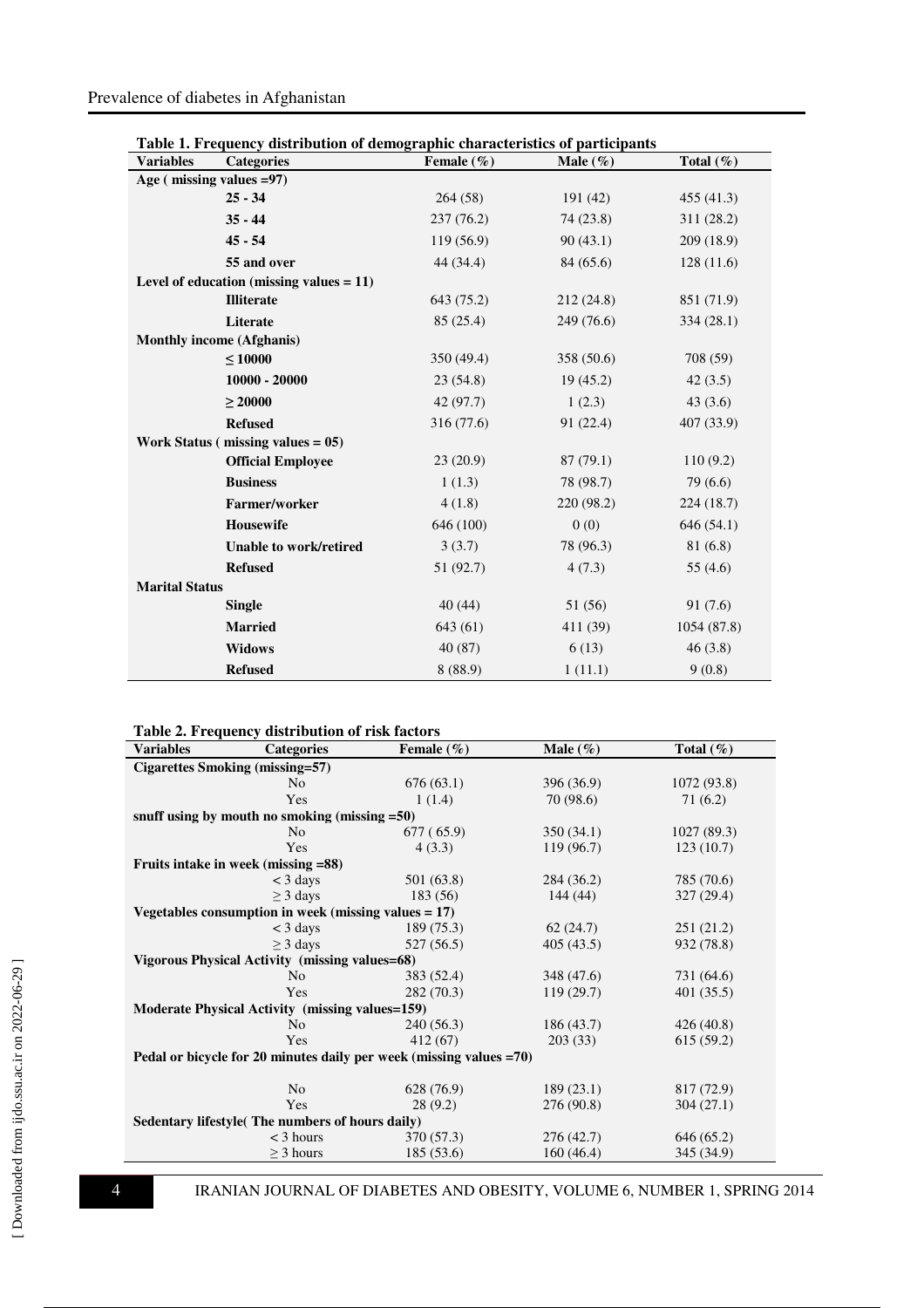| <b>Diabetic</b><br>$OR^*$<br>$CI**95%$<br>Non diabetic<br><b>Variables</b><br>Age (years) (missing values = 117)<br>36(8)<br>$25 - 34$<br>412 (92)<br>$\mathbf{1}$<br>Reference<br>$1.14 - 2.92$<br>$35 - 44$<br>1.82<br>42(13.7)<br>264(86.3) |  |  |  |  |  |
|------------------------------------------------------------------------------------------------------------------------------------------------------------------------------------------------------------------------------------------------|--|--|--|--|--|
|                                                                                                                                                                                                                                                |  |  |  |  |  |
|                                                                                                                                                                                                                                                |  |  |  |  |  |
|                                                                                                                                                                                                                                                |  |  |  |  |  |
|                                                                                                                                                                                                                                                |  |  |  |  |  |
| $1.22 - 3.40$<br>$45 - 54$<br>31(15.1)<br>2.04<br>174 (84.9)                                                                                                                                                                                   |  |  |  |  |  |
| 2.33<br>55 and over<br>21(16.9)<br>103(83.1)<br>$1.31 - 4.16$                                                                                                                                                                                  |  |  |  |  |  |
| <b>Sex</b>                                                                                                                                                                                                                                     |  |  |  |  |  |
| $\mathbf{1}$<br>Reference<br>Female<br>96(13.4)<br>621 (86.6)                                                                                                                                                                                  |  |  |  |  |  |
| $1.02 - 2.18$<br>Male<br>1.5<br>43(9.4)<br>416 (90.6)                                                                                                                                                                                          |  |  |  |  |  |
| <b>Monthly income (Afghanis)</b>                                                                                                                                                                                                               |  |  |  |  |  |
| Reference<br>$\leq$ 10000 Afghanis<br>89 (12.9)<br>602(87.1)<br>$\mathbf{1}$                                                                                                                                                                   |  |  |  |  |  |
| $\geq$ 10000 Afghanis<br>1.97<br>$1.13 - 3.45$<br>19(22.6)<br>65 (77.4)                                                                                                                                                                        |  |  |  |  |  |
| Vegetables consumption in week (missing values $= 41$ )                                                                                                                                                                                        |  |  |  |  |  |
| $<$ 3 days<br>201(81)<br>$1.43 - 3.10$<br>47 (19)<br>2.1                                                                                                                                                                                       |  |  |  |  |  |
| $\geq$ 3 days<br>91 (10)<br>820 (90)<br>$\mathbf{1}$<br>Reference                                                                                                                                                                              |  |  |  |  |  |
| Vigorous Physical Activity (missing values=91)                                                                                                                                                                                                 |  |  |  |  |  |
| 91 (12.7)<br>1.97<br>$1.26 - 3.10$<br>N <sub>o</sub><br>625(87.3)                                                                                                                                                                              |  |  |  |  |  |
| Yes<br>27(6.9)<br>Reference<br>366(93.1)<br>1                                                                                                                                                                                                  |  |  |  |  |  |
| <b>Moderate Physical Activity (missing values=159)</b>                                                                                                                                                                                         |  |  |  |  |  |
| $1.56 - 3.48$<br>N <sub>o</sub><br>65(15.7)<br>349 (84.3)<br>2.32                                                                                                                                                                              |  |  |  |  |  |
| Yes<br>Reference<br>45(7.4)<br>562 (92.6)<br>$\mathbf{1}$                                                                                                                                                                                      |  |  |  |  |  |
| Basic Mass index (kg/m square) (missing values=129)                                                                                                                                                                                            |  |  |  |  |  |
| Underweight<br>60(92.3)<br>1<br>Reference<br>5(7.7)                                                                                                                                                                                            |  |  |  |  |  |
| Normal weight<br>$0.92 - 6.31$<br>39(10.6)<br>329 (89.4)<br>2.41                                                                                                                                                                               |  |  |  |  |  |
| $1.08 - 2.67$<br>Overweight<br>31(9)<br>314(91)<br>1.7                                                                                                                                                                                         |  |  |  |  |  |
| Obese<br>2.03<br>$1.26 - 3.29$<br>49 (16.7)<br>244 (83.3)                                                                                                                                                                                      |  |  |  |  |  |
| <b>Blood Pressure (missing values=24)</b>                                                                                                                                                                                                      |  |  |  |  |  |
| Normotensive<br>Reference<br>70(8.7)<br>737 (91.3)<br>1                                                                                                                                                                                        |  |  |  |  |  |
| 69(18.7)<br>300(81.3)<br>2.42<br>$1.70 - 3.44$<br>Hypertensive                                                                                                                                                                                 |  |  |  |  |  |
| Total Cholesterol (missing values = 25)                                                                                                                                                                                                        |  |  |  |  |  |
| $<$ 190 mg/dL<br>48(8.8)<br>500 (91.2)                                                                                                                                                                                                         |  |  |  |  |  |
| $\geq$ 190 mg/dL<br>90(14.4)<br>1.75<br>$1.20 - 2.53$<br>537 (85.6)                                                                                                                                                                            |  |  |  |  |  |
| Triglycerides (missing values = 25)                                                                                                                                                                                                            |  |  |  |  |  |
| $<$ 150 mg/dL<br>Reference<br>28(7.4)<br>348 (92.6)<br>$\mathbf{1}$                                                                                                                                                                            |  |  |  |  |  |
| $\geq$ 150 mg/dL<br>1.98<br>$1.28 - 3.06$<br>110(13.8)<br>689 (86.2)                                                                                                                                                                           |  |  |  |  |  |

|--|

\*odd's ratio

\*\* Confidence interval

Table 4 shows the results of multivariate analysis test with adjusted OR and 95% Confidence Intervals. According to above table, the main variables involving; high frequency of vegetables intake (OR:0.48, 95%CI: 0.31 –0.75), obesity (OR:1.84,95%CI: 1.11 – 3.03), hypertension, (OR: 1.99, 95%CI: 1.33 – 2.97), high blood cholesterol (OR: 1.64, 95%CI:1.07–2.5), and high blood triglycerides (OR:1.91, 95%CI: 1.16-3.16) had a statistically significant relationship with diabetes.

#### **Discussion**

Non-communicable diseases have high prevalence in Afghanistane. More than onetenth of the adult population in Jalalabad city have diabetes and need serious attention. Therefore, identification of diabetes among adult population and its associated factors could be a base of further provincial and/or national studies.

The high prevalence of DM (11.8%) in this city is comparable with findings of the neighboring countries, such as; India, Pakistan, and Iran (20-22). Factors such as age, sex, diet (vegetables), physical activity, obesity, blood pressure, total blood cholesterol, HDL and total blood triglycerides were significantly associated with diabetes. These findings are similar with other studies in India, china and Bangladesh (23-26). It is estimated that the number of people with diabetes over age 64 years will be 82 million in developing countries in 2030 (2).

Finally, the results of multivariate analysis showed that diet rich in vegetables have a protective role against diabetes.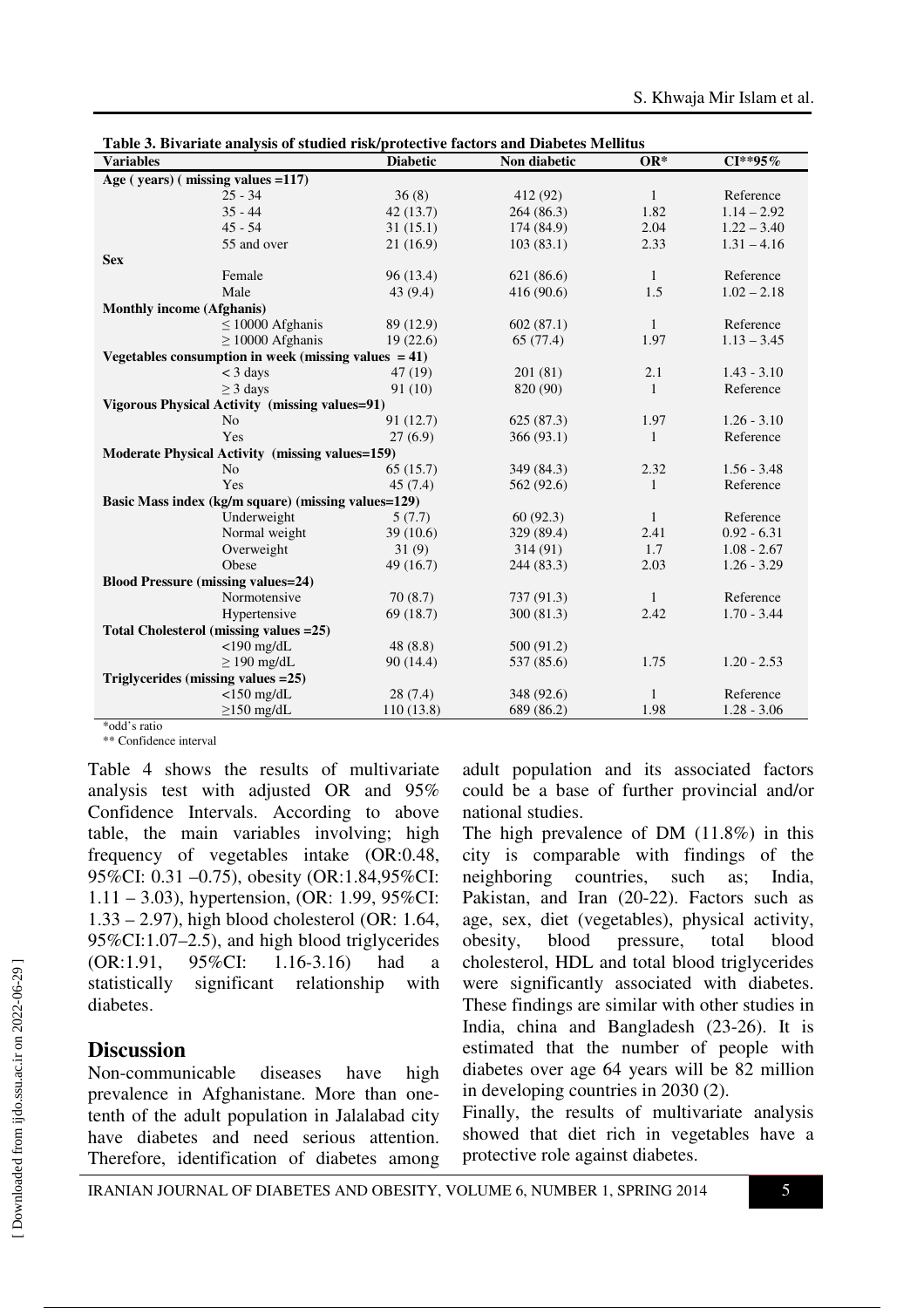| Table 4. Multivariate analysis of the risk factors associated with Diabetes |               |               |  |
|-----------------------------------------------------------------------------|---------------|---------------|--|
|                                                                             |               | P-Value       |  |
|                                                                             |               |               |  |
| 1                                                                           | Reference     |               |  |
| 0.48                                                                        | $0.31 - 0.75$ | < 0.01        |  |
|                                                                             |               |               |  |
|                                                                             | References    |               |  |
| 1.98                                                                        | $0.74 - 5.35$ | 0.17          |  |
| 1.24                                                                        | $0.76 - 1.99$ | 0.37          |  |
| 1.84                                                                        | $1.11 - 3.03$ | < 0.05        |  |
|                                                                             |               |               |  |
| 1                                                                           | References    |               |  |
| 1.99                                                                        | $1.33 - 2.97$ | < 0.05        |  |
|                                                                             |               |               |  |
| 1                                                                           | References    |               |  |
| 1.64                                                                        | $1.07 - 2.51$ | < 0.05        |  |
|                                                                             |               |               |  |
| 1                                                                           | References    |               |  |
| 1.91                                                                        | $1.16 - 3.16$ | < 0.05        |  |
|                                                                             | Adjusted OR*  | $CI^{**}95\%$ |  |

\*odd's ratio \*\* Confidence interval

In addition, the incidence of hypertension significantly is associated with diabetes, which is supported by other studies (27-28).

High BMI was also another independent risk factor for diabetes in the study, which is supported by many other studies (29-30). Also there is a strong association between diabetes, hypertension and BMI; this result is in consistent with another study done in Saudi Arabia (31).

Another study in Pakistan showed that obesity was a relative risk for diabetes (28,31). Also high levels of cholesterol and triglyceride in plasma were considered as significant risk factor for diabetes (32). Reducing of blood lipids will have a positive impact on lowering diabetes. In addition, the risk factors like hypertension, hyperlipidemia, and diabetes are prevalent in elderly patients (33).

In our study, the socio-economic, education, income and job status did not show significant impact on prevalence of DM, which likely to be explained by similarity of variables in both

# **References**

1. Lozano R, Naghavi M, Foreman K, Lim S, Shibuya K, Aboyans V et al. Global and regional mortality from 235 causes of death for 20 age groups in 1990 and 2010: a systematic analysis for the Global Burden of Disease Study 2010. Lancet 2012;380:2095-128.

genders. Another reason could be that people are reluctant to disclose their real monthly income.

The limitations of our study are inadequate financial recourses for covering area. The second one was Poor security that prevents access to samples in target city.

 Given all above, the results of this study have the potential to prevent of diabetes which is a major public health concern in Afghanistan.

#### **Acknowledgement**

I would like to thank Dr Aimal Alkozai, Surveillance Coordinator in east region, Mr Wahid Amiri data entry clerk in Surveillance Directorate and all data collectors and lab staff for contribution to the completion of the study. In addition, World Health Organization (WHO) country office in Afghanistan and the Afghan National Public Health Institute are worth of admiration for financial support to this study.

- 2. Wild S, Roglic G, Green A, Sicree R, King H. Global Prevalence of Diabetes: estimates for the year 2000 and projections for 2030. Diabetic Care.2004;27(5):1047-53.
- 3. International Diabetes Federation (IDF) [Internet]. Country estimates table 2011. IDF diabetes atlas. 6th ed. 2012. Available from: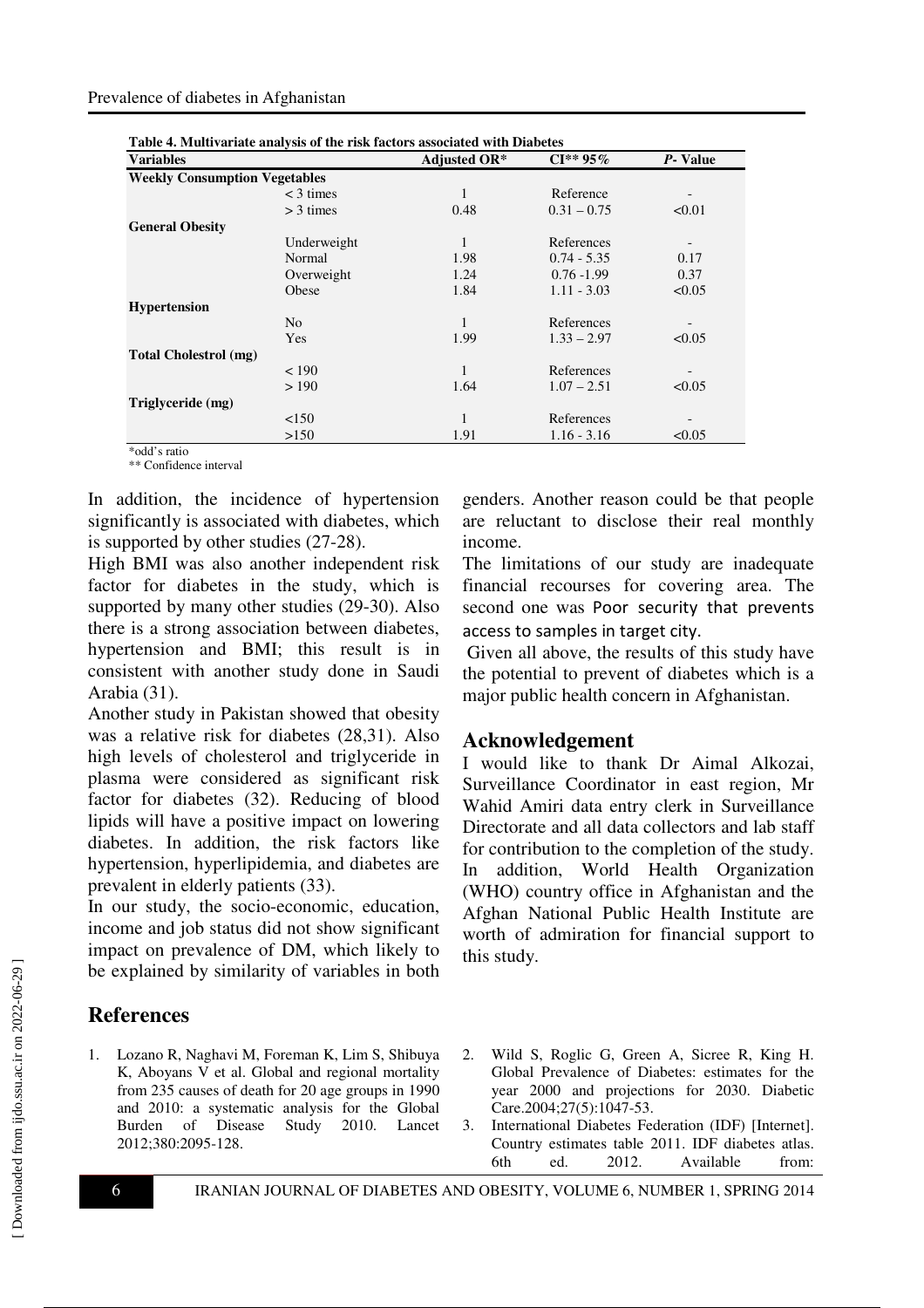http://www.idf.org/sites/default/files/EN\_6E\_Atlas Full 0.pdf [accessed 9 April 2014].

- 4. World Health Organization. Diabetes. WHO media center. Fact Sheet 312 November 2009
- 5. Al-Mosa S, Allin S, Jemiai N, Al-Lawati J, Mossialos M. Diabetes and urbanization in the Omani population: an analysis of national survey data. Population Health Metrics. Available at: http://www.pophealthmetrics.com
- 6. Melidonis A, Tournis S, Kompoti MG, Lentzas I, Roussou V, Iraklianou S, et al. Increased prevalence of diabetes millitus in a rural Greek<br>population. 2006. available at population. 2006. available at: www.http://rrh.deakin.edu.au
- 7. Min H, Chang J, Balkrishnan R. Sociodemographic Risk Factors of Diabetes and Hypertension Prevalence in Republic of Korea. International Journal of Hypertension Volume 2010 (2010).
- 8. Kokiwar PR, Gupta S, Durge PM. Prevalence of diabetes in a rural area of central India. Int J DiabDevCtries 2007;27:8-10
- 9. Esteghamati A, Gouya MM, Abbasi M, Delavari A, Alikhani S, Alaedini F,et al. Prevalence of diabetes and impaired fasting glucose in the adult population of Iran: National Survey of Risk Factors for Non-Communicable Diseases of Iran. Diabetes Care 2008,31(1):96-8.
- 10. World Health Organization. Programmes and Projects. Diabetes Programme. Prevalence of diabetes in the WHO Eastern Mediterranean Region. Retrieved August 2010.
- 11. Ramachandran A. Urban India: a breeding ground for Diabetes. Diabetes Voice 2002;47(1):18-20
- 12. Saeed, Khwaja Mir Islam.Prevalence of Risk Factors for Non-Communicable Diseases in the Adult Population of Urban Areas in Kabul City, Afghanistan. Central Asian Journal of Global Health 2013;2(2).
- 13. Esteghamati A, Meysamie A, Khalilzadeh O, Rashidi A, Haghazali M, Asgari F, et al. Third national surveillance of risk factors of noncommunicable diseases (SuRFNCD-2007) in Iran: methods and results on prevalence of diabetes, hypertension, obesity, central obesity, and dyslipidemia. BMC Public Health 2009;9:167.
- 14. Basti A, Fawwad A, Hakeem R, Ahmedani MY, Zafar M. Pakistan National Diabetes Survey: Prevalence of glucose intolerance and associated factors in the Punjab Province of Pakistan. Journal of Primary Care Diabetes Europe 2010;4(2):79-83
- 15. Bonita R, deCourten M, Dwyer T, Jamrozik K, Winkelmann R. Surveillance of risk factors for non-communicable disease: the WHO STEPwise approach. Geneva: World Health Organization; 2002.
- 16. World Health Organization. Obesity: preventing and managing the global epidemic. Geneva: World Health Organization 2000.
- 17. International Diabetes Federation: The IDF consensus worldwide definitions of the metabolic syndrome. Available online: http://www.idf.org/webdata/docs/IDF\_Meta\_def\_fi nal.pdf, 2006.
- 18. Whitworth JA. World Health Organization (WHO)/International society of Hypertension (ISH) statement on management of hypertension. J Hypertens 2003;21:1982-92
- 19. IBM SPSS Statistics for Windows [computer program]. Version 20.0. Armonk, NY: IBM Corporation 2011.
- 20. Majgi SM, Soudarssanane BM, Roy G, Das AK. Risk Factors of Diabetes Mellitus in Rural Puducherry. Online J HealthAlliedScs*.*  2012;11(1):4.
- 21. Zafar J. Prevalence and risk factors for diabetes mellitus in a selected urban population of a city in Punjab. JPMA 2011;61:40.
- 22. Keshavarz S, Gholipour K, Pezeshki MZ, Zeinalzadeh SA, Toloun HH. Epidemiological study of diabetes and its risk factors in East Azerbaijan, Iran. J Pioneer Med Sci. 2013;3(4):186-90.
- 23. Javid A. Prevalence of Diabetes Mellitus and Its Associated Risk Factors in Age Group of 20 Years and Above in Kashmir, India. Al Ame en J Med S c i 2011;4(1):38-44.
- 24. Reshma S Patil, Gothankar JS. Prevalence of type-2 Diabetes Mellitus and associated risk factors in an urban slum of Pune city, India. National Journal of Medical Research 2013;3(4).
- 25. Ning F, Pang ZC, Dong YH, Gao WG, Nan HR, Wang SJ, et al. Risk factors associated with the dramatic increase in the prevalence of diabetes in the adult Chinese population in Qingdao, China. Diabetic Med 2009;26:855-63.
- 26. Shamima Akter, Rahman MM, Abeb SK, Sultanac P. Prevalence of diabetes and prediabetes and their risk factors among Bangladeshi adults: a nationwide survey. Bull World Health Organ 2014;92:204–13A.
- 27. Valliyot B, Sreedharan J, Muttappallymyalil J, Balakrishnan VS. Risk factors of type 2 diabetes mellitus in the rural population of north kerala, india: a case control study. DiabetologiaCroatica 2013;42-1.
- 28. Shera AS, Jawad F, Maqsood A. Prevalence of diabetes in Pakistan, Diabetes Res ClinPract 2007;76:219-22.
- 29. Gupta SK. Diabetes Prevalence and its Risk Factors in Rural Area of Tamil Nadu. Indian J Community Med. Jul 2010;35(3):396-9.
- 30. Akter S, Rahman MM, Abe SK,Sultana P. Nationwide Survey of Prevalence and Risk Factors for Diabetes and Prediabetes in Bangladeshi Adults. Diabetes Care 2014;37:9-10.